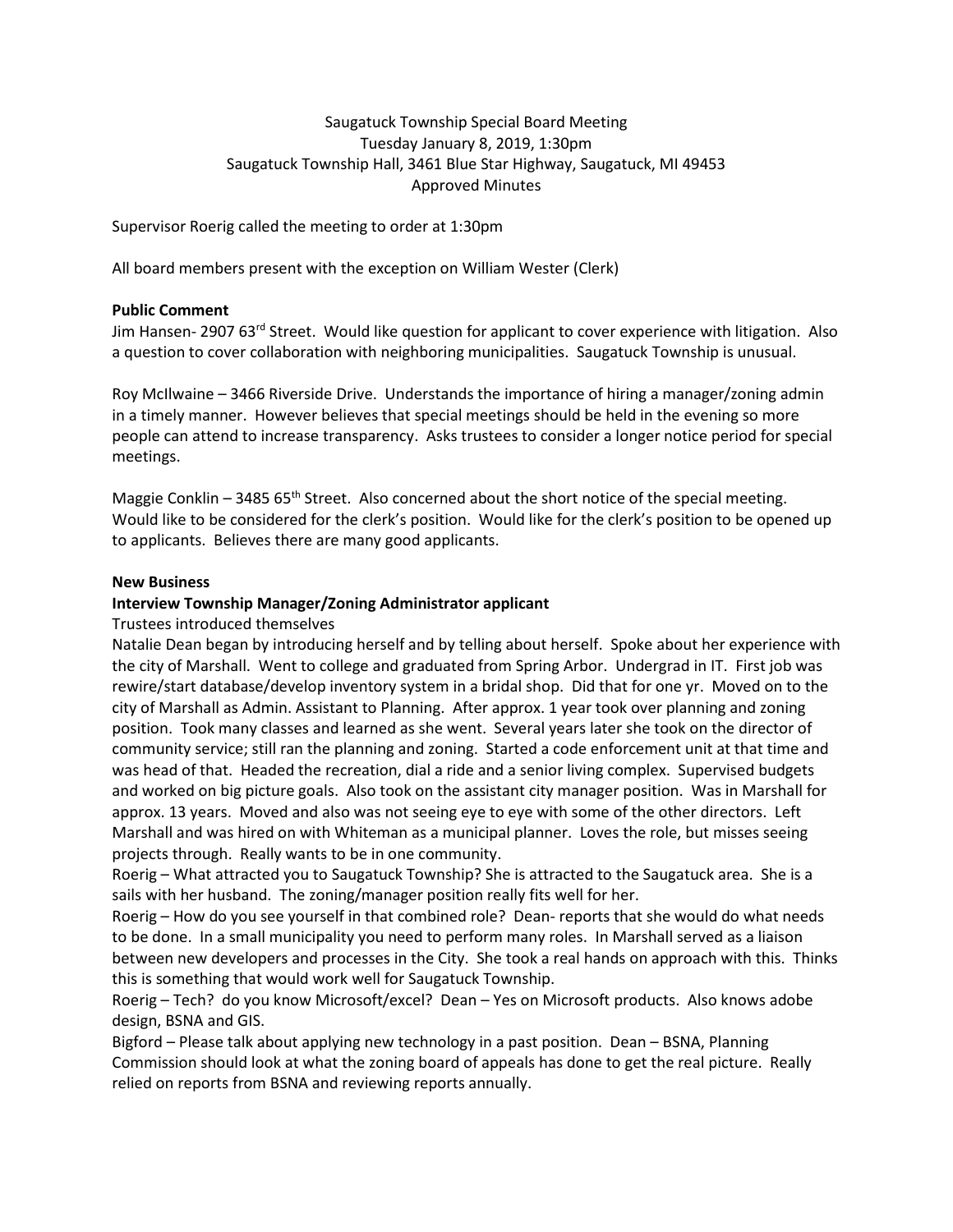Aldrich- Experience working with building officials, fire code officials, and inspectors? Dean – Lots of experience as head of building dept and planner. Had to set up systems for different individuals. Made sure site plans aligned with zoning. Inspected properties to compare to site plans upon completion. Helmrich – Unique situation in Saugatuck Township. Please speak to collaboration with neighboring communities. Dean- Marshall created a PA425 land transfer agreement. Creation of joint planning commission between the township and city (in Marshall). Co-ran the joint commission. Taught her about how the township and the city did things very differently and meeting in the middle and working together.

Roerig – talk about your legal background and experience with litigation around land use. Dean – Worked closely with the City attorney in Marshall. She enjoys the research. Talked about a code enforcement case in Marshall. It went to court for 3 years. That was her only litigation experience. Lots of controversy, but none went to court. In regard to code enforcement, believes that regular communication and support with resources is more effective than simply enforcing codes/going to court.

Bigford – talk about identifying and setting long range objectives. Dean- that's what I help communities do now. Accomplishes this through lots of public engagement, then narrows it down to the most implementable goals, then creates a plan. In Marshall implemented lots of goals. Marshall is a very lovely/historical downtown. Electric/mechanical was very out of whack. She became very concerned about this as it is a huge fire hazard to multiple buildings. Started working with the planning commission on requirements for ordinance. MSHDA was offering rental rehab loans and grants. When the plumbing and electric was updated on the upper floors of the historic buildings, they would do the lower half as well. Added to safety.

Aldrich – what do you expect to accomplish in 30, 60 and 90 days? Dean – First 30 days – will not come in with agenda. Will listen and find out the major issues. Use that time to meet people and get to know individuals. From that point on will work from a point of public engagement.

Helmrich – Diverse economically and geographically. Have you been exposed to that kind of diversity through Whiteman? Dean – Many communities are diverse. Most communities she works with do have a downtown. Has never worked for a township. Mild experience with conservation groups. Has not worked for a lakeshore community. Would need to start from the beginning. Really likes learning until she is an expert

Roerig – speak to experience with staff management/budget/grant writing/water and sewer/parks and recreation. Dean – 13 years of budget work. Formulated budgets for her 5 departments. Believes the township budget is pretty straight forward. Would be interested in talking about 5 year outlook to be added to budget. Water/sewer/roads – Has been involved in many electric issues. As a planner, dealt with many road issues.

Bigford – How would people that you work with describe you? Dean – people would describe her as authentic. She likes to be funny and to laugh. She thinks people would describe her as busy. She tends to hyper focus on her current project. Is working on being flexible with "switching gears". She likes people and has no enemies.

Helmrich – Does Marshall have cemeteries/sexton? Dean – one cemetery. Sexton was a role that has bounced around. Maps for cemeteries were hand drawn. No direct involvement. Did help a little with the data base

Roerig - how did you handle complaints with ordinances without getting legal counsel involved? Dean -Believes that complaints deserve attention. Sees herself in a mediator role and problem solving to reach an agreeable compromise. Issues tend to get solved when she can get 2 parties together to problem solve.

Helmrich – what is your potential time frame to begin with the township? Dean – at least 2 weeks. She is thinking 2-4 weeks